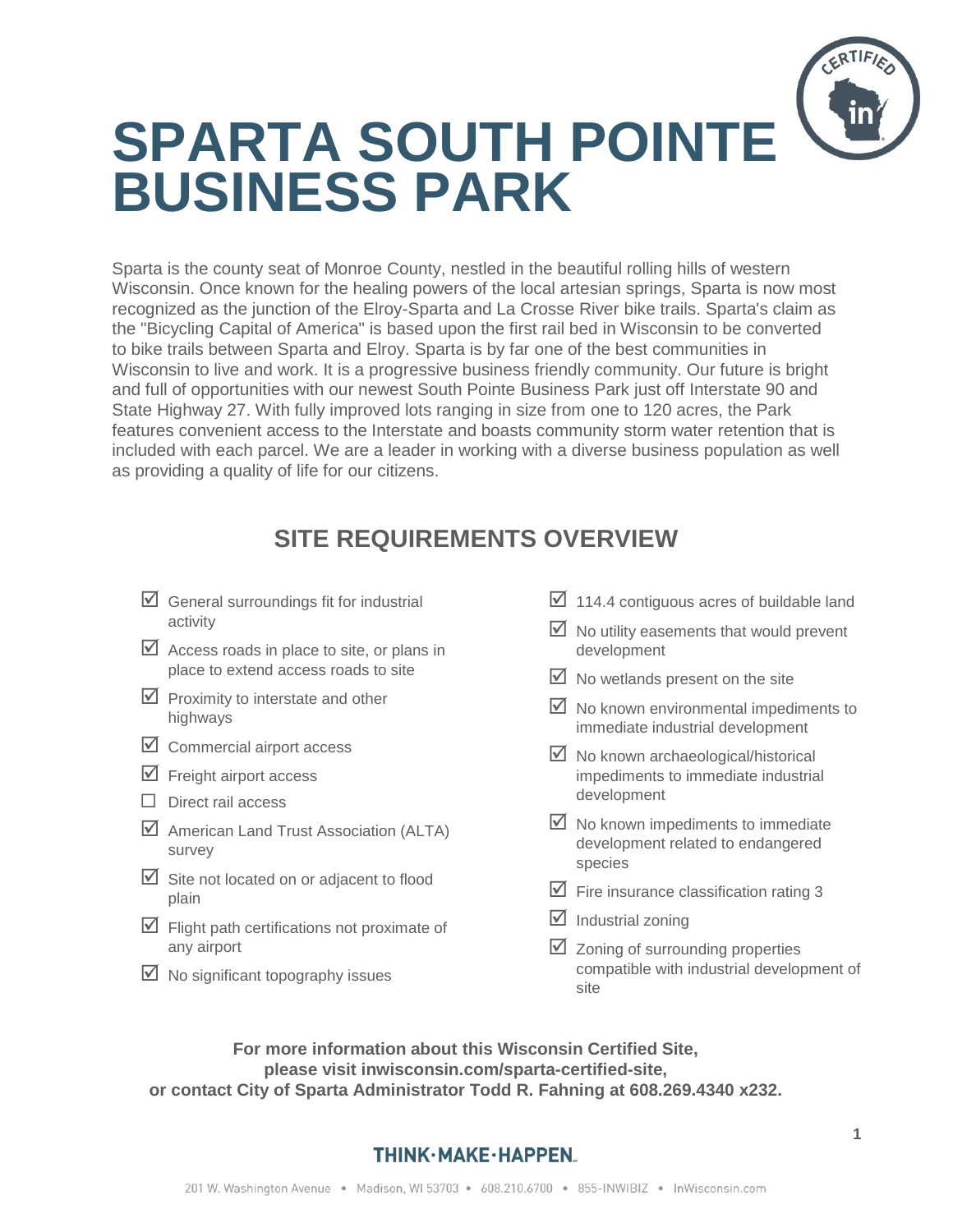| <b>Program Requirement</b>                    | <b>Status</b>    | <b>Comments</b>                                                                                                                                                                                                                                                                                                                                     |
|-----------------------------------------------|------------------|-----------------------------------------------------------------------------------------------------------------------------------------------------------------------------------------------------------------------------------------------------------------------------------------------------------------------------------------------------|
| Site Identification/Acreage                   | Fulfilled        | Master site plan provided, which clearly delineates<br>Lot 9 as a 114.4-acre site being proposed for<br>certification                                                                                                                                                                                                                               |
| <b>Site Position</b>                          | Fulfilled        | FEMA-produced FIRM map submitted (January<br>2017). No part of site is on or directly adjacent to a<br>floodplain.                                                                                                                                                                                                                                  |
| <b>Site Surroundings</b>                      | <b>Fulfilled</b> | Industrial operations in Sparta are generally<br>clustered in the south-southwest of the city. The<br>site is located in this part of the city and is adjacent<br>to agricultural use to the south, across the highway<br>from commercial use to the west, and across the<br>road from sparse residential uses and a small<br>cemetery to the east. |
| <b>ALTA Survey</b>                            | <b>Fulfilled</b> | ALTA Survey covering the entire site was<br>performed in August 2017                                                                                                                                                                                                                                                                                |
| Ownership/Sponsorship/<br><b>Asking Price</b> | <b>Fulfilled</b> | Site is wholly owned by the City of Sparta with<br>documented intent to sell. Asking price for the land<br>is stated as \$15,000/acre.                                                                                                                                                                                                              |
| Zoning Suitable for<br><b>Industrial Use</b>  | <b>Fulfilled</b> | Site is zoned M-3 (Manufacturing Industrial Park)<br>District - permitted uses include light<br>manufacturing, and conditional uses include heavy<br>manufacturing                                                                                                                                                                                  |
| Road Infrastructure                           | <b>Fulfilled</b> | The site is directly adjacent to Interstate 90 to the<br>north and State Highway 27 (four-lane highway) to<br>the west, which is the road access ingress/egress<br>toward the western boundary of the site                                                                                                                                          |
| <b>Commercial/Freight Airport</b><br>Access   | Fulfilled        | About 25 minutes to the La Crosse Regional<br>Airport (LSE); 26 miles directly on Interstate 90.<br>About 1 hour and 30 mins to the Rochester<br>International Airport (RST); 96 miles directly on<br>Interstate 90                                                                                                                                 |
| Topographic map                               | Fulfilled        | Current topographic map was provided which<br>displays the site sloping from south to north of the<br>property with an elevation change of<br>approximately 55 feet (excluding an isolated<br>mound at the south boundary of the site)                                                                                                              |

## THINK·MAKE·HAPPEN.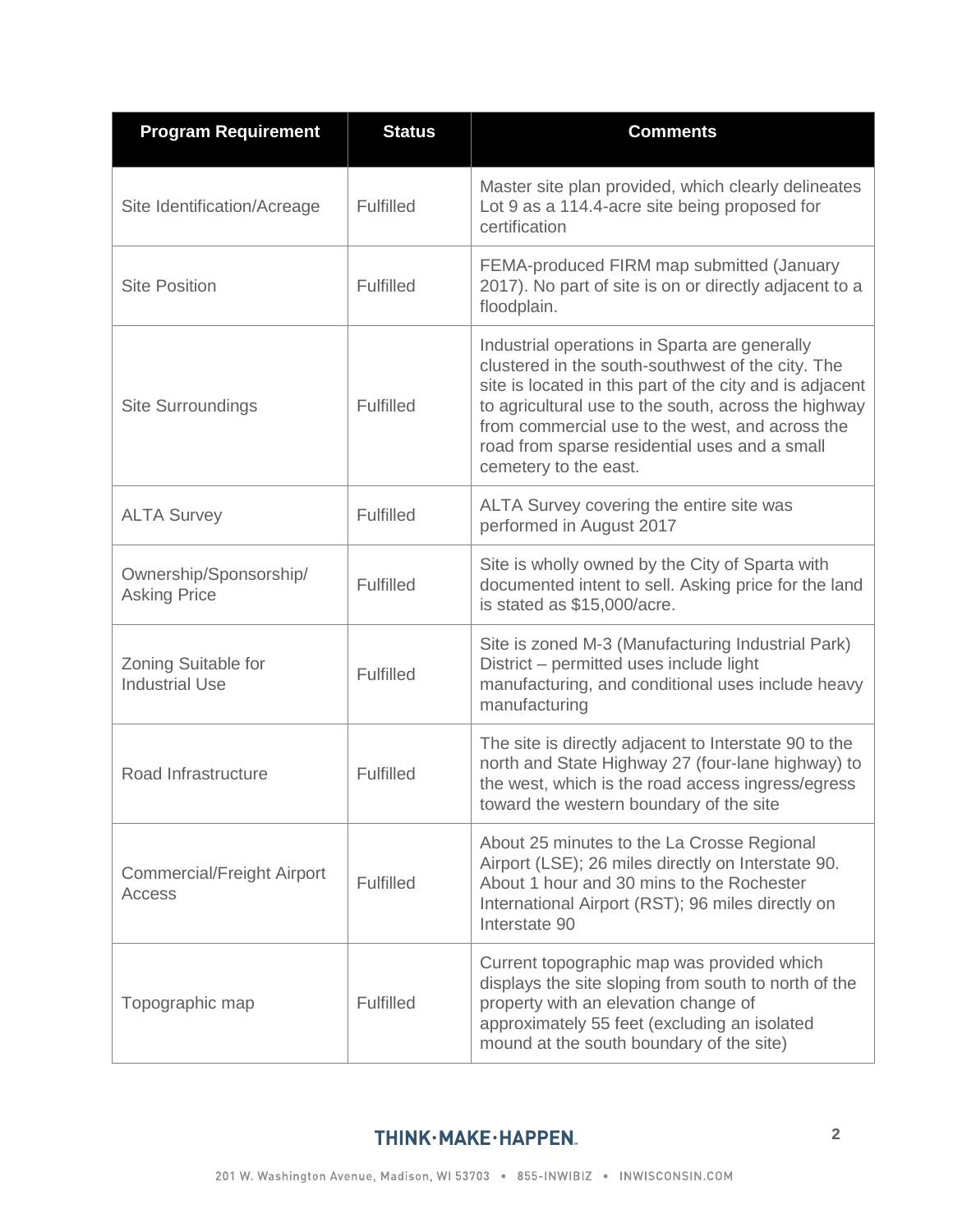| <b>Easements Not Intrusive</b>             | <b>Fulfilled</b> | ALTA survey was performed in August 2017.<br>Easement No. 9 and No. 11 on the ALTA survey<br>were blanket easements and further investigation<br>revealed that Easement No. 9 expired in 1966.<br>Easement No. 11 allows the Monroe County<br>Telephone Company (MCTC) to install an<br>underground telephone line on the property, but<br>stipulates that MCTC must remove or move any<br>line on the site within 10 days' notice from the<br>owner if the site is to be commercially developed.<br>No telephone line was found on the site.                                                                                                                                      |
|--------------------------------------------|------------------|------------------------------------------------------------------------------------------------------------------------------------------------------------------------------------------------------------------------------------------------------------------------------------------------------------------------------------------------------------------------------------------------------------------------------------------------------------------------------------------------------------------------------------------------------------------------------------------------------------------------------------------------------------------------------------|
| <b>Wetlands Delineation</b><br>Report      | <b>Fulfilled</b> | Most recent wetlands delineation conducted in<br>March 2017; highlights one wetland situated along<br>the northern boundary of the site                                                                                                                                                                                                                                                                                                                                                                                                                                                                                                                                            |
| <b>Phase I Environmental</b><br>Assessment | <b>Fulfilled</b> | Phase I ESA completed July 2016; de minimus<br>finding of a REC (full oil drum on ground next to<br>barn). Documentation regarding the removal of oil<br>drum was further provided.                                                                                                                                                                                                                                                                                                                                                                                                                                                                                                |
| <b>Geotechnical Study</b>                  | <b>Fulfilled</b> | In Q3 2017, the City of Sparta commissioned an<br>updated geotechnical analysis consisting of 15<br>additional soil borings distributed across only the<br>114.4-acre site. Nearly all of the additional borings<br>encountered weathered sandstone at depths<br>below surface of less than 10 feed, and in several<br>of these borings, auger refusal was encountered at<br>three to six feet. The significant presence of<br>weathered sandstone at depths of less than 10<br>feet across multiple areas of the site may<br>significantly increase the cost and timing required<br>for site preparation on the site, particularly if pits or<br>deeper foundations are required. |
| Archaeological/Historical<br>Study         | <b>Fulfilled</b> | Archaeological survey completed in July 2016 on<br>the South Pointe Business Park. No artifacts were<br>discovered on site and no concerns exist<br>regarding any archaeological or historical<br>impediments.                                                                                                                                                                                                                                                                                                                                                                                                                                                                     |
| <b>Endangered Resources</b><br>Study       | Fulfilled        | Endangered resources review completed on July<br>26, 2016, covering the entire area of South Pointe<br>Business Park. Study indicted no presence of<br>endangered resources within the study area.                                                                                                                                                                                                                                                                                                                                                                                                                                                                                 |
| Fire Insurance Classification              | <b>Fulfilled</b> | Current Class 3 rating applies to the community.<br>The site is 2.0 miles from the City of Sparta Fire<br>Department.                                                                                                                                                                                                                                                                                                                                                                                                                                                                                                                                                              |

## THINK·MAKE·HAPPEN.